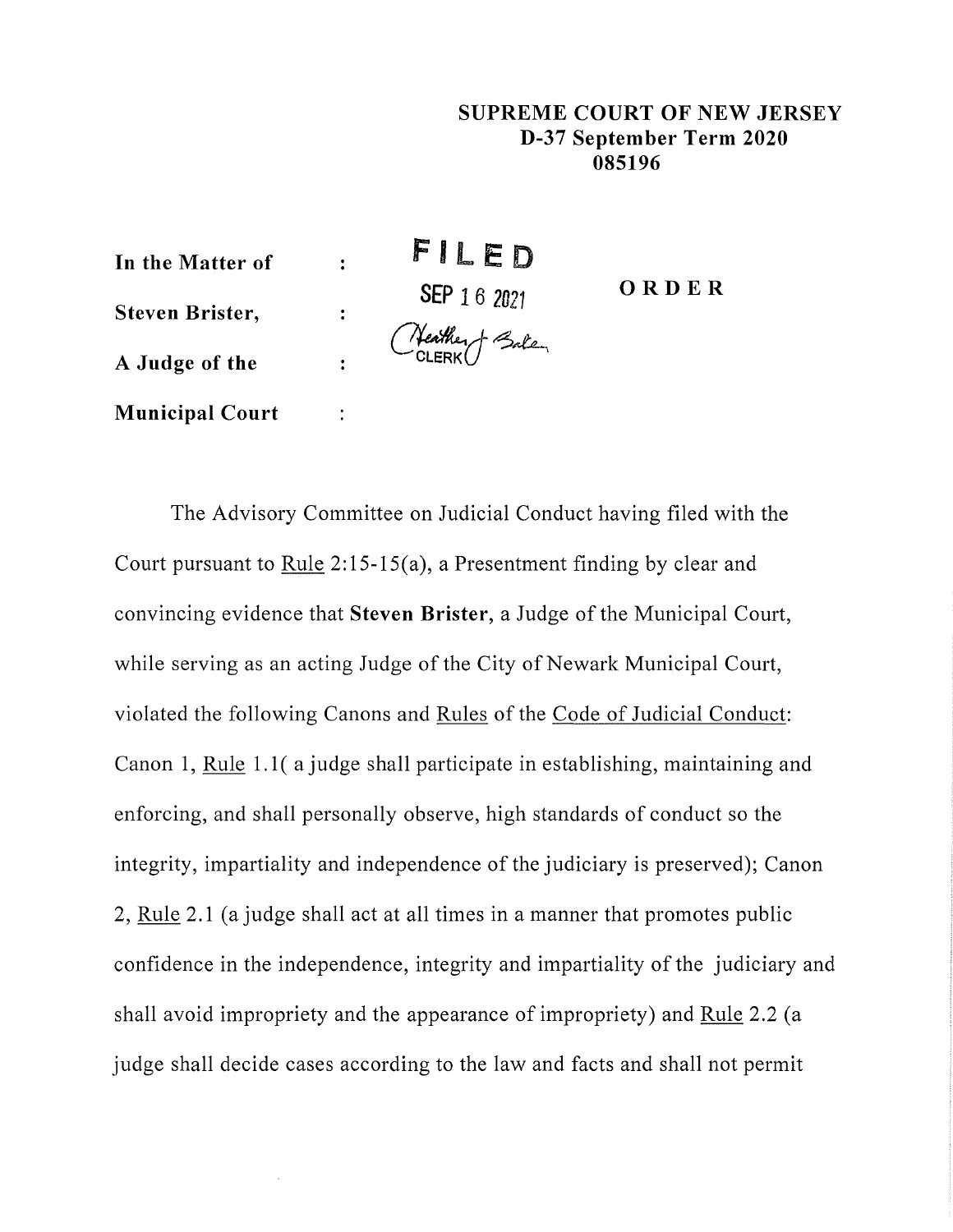family, social, political, financial or other relationships or interests to influence their judicial conduct or judgment); and Canon 3, Rule 3.5 (a judge shall be patient, dignified and courteous to litigants, jurors, witnesses, and lawyers and others with whom the judge deals in an official capacity) and Rule 3.6(A) (a judge shall be impartial and shall not discriminate on the basis of race, creed, color, sex, gender identity or expression, religion/ religious practices or observances) and  $(C)$  (a judge shall not manifest, by words or conduct, any bias or prejudice, and shall not engage in harassment on the basis specified in Rule  $3.6(A)$ , or allow staff to do so);

And the Committee having recommended to the Court based on its findings in the Presentment that **Steven Brister** be suspended from his judicial duties, without pay, for a period of one month;

And the Court having ordered **Steven Brister** to show cause why he should not be publicly disciplined through the imposition of a sanction that is less than removal from judicial office;

And good cause appearing;

It is ORDERED that the findings and recommendation of the Advisory Committee on Judicial Conduct are adopted and **Steven Brister,** a Judge of the Municipal Court, is hereby suspended from the performance of his judicial duties, without pay, for a period of one month, from September 22, 2021